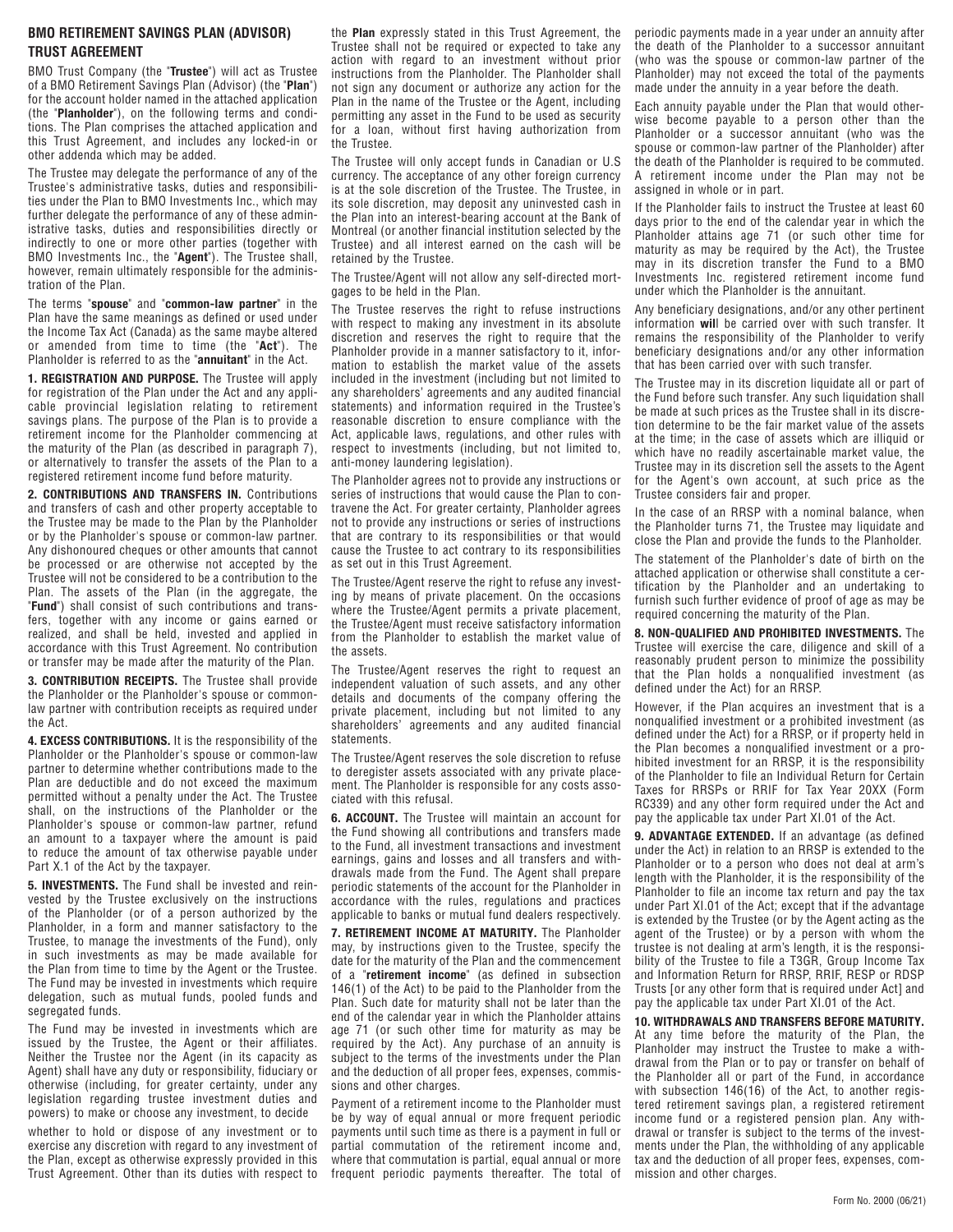In the case where the Planholder transfers the Plan to another financial institution, or to another line of business within BMO, the Planholder is solely responsible for ensuring the new Agent is aware of any designation of beneficiaries.

Further, when the minimum payment amount is determined based on the age of the Planholder's spouse, the Planholder is solely responsible for ensuring the new agent is aware of this election.

**11. BREAKDOWN OF MARRIAGE OR COMMON-LAW PARTNERSHIP BEFORE MATURITY.** At any time before the maturity of the Plan, the Planholder may instruct the Trustee to pay or transfer on behalf of the Planholder all or part of the Fund, in accordance with subsection 146(16) of the Act, to a registered retirement savings plan or registered retirement income fund under which the Planholder's spouse or common-law partner or former spouse or common-law partner is the Planholder, where

(a) the Planholder and the Planholder's spouse or common-law partner or former spouse or common-law partner are living separate and apart; and

(b) the payment or transfer is made under a decree, order or judgment of a competent tribunal, or under a written separation agreement, relating to a division of property between the Planholder and the Planholder's spouse or common-law partner or former spouse or common-law partner in settlement of rights arising out of, or on the breakdown of, their marriage or commonlaw partnership.

**12. a) DEATH OF PLANHOLDER BEFORE MATURITY (applies to Provinces & Territories except Quebec).** The Planholder may designate (and may add, change or delete) beneficiaries of the Plan in accordance with, and in the form and manner provided by, applicable law. Where the Planholder dies before the maturity of the Plan, the Trustee shall pay or transfer the Fund in accordance with applicable law to any beneficiaries of the Plan so designated or, where no beneficiary has been so designated or the Trustee has not been notified of any beneficiary in accordance with applicable law, to the legal personal representative(s) of the Planholder. Before making such a payment or transfer, the Trustee must receive satisfactory evidence of death and such satisfactory instructions, releases, indemnities and other documents as may be required. It is the Planholder's responsibility to update any beneficiary designations should there be any changes in personal circumstances.

Where the Trustee, after making reasonable requests for instructions from the beneficiary or the legal personal representative(s), does not receive satisfactory instructions within a reasonable time, the Trustee may in its discretion pay or transfer the Fund to the beneficiary or the legal personal representative(s). The Trustee may in its discretion liquidate all or any part of the Fund before making any such payment or transfer. Any such liquidation shall be made at such prices as the Trustee shall in its discretion determine to be the fair market value of the asset at the time; in the case of assets which are illiquid or which have no readily ascertainable market value, the Trustee may in its discretion sell the assets to the Agent whether for the Agent's own account, at such price as the Trustee considers fair and proper.

In the event the Trustee determines that it is advisable

 or desirable to pay the Fund into court, the Trustee shall be entitled to be indemnified out of the Fund for its costs and expenses, including legal costs, of doing so.

**12. b) DEATH OF PLANHOLDER BEFORE MATURITY (applies to Quebec only).** If the Planholder wishes to name a successor account holder and/or a beneficiary (or beneficiaries), the Planholder should do so in a will or other written document that meets the requirements of the applicable legislation. On the death of the Planholder, and upon receipt of official documentation, the Trustee will distribute the property of the Plan to the legal personal representative(s) of the Planholder. The Trustee and the Agent will be fully discharged by such payment or transfer. The Planholder acknowledges that it is his/her sole responsibility to ensure that a designation or revocation is valid under the applicable legislation.

Before making such a payment or transfer, the Trustee must receive satisfactory evidence of death and such satisfactory instructions, releases, indemnities and other documents as may be required. Where the Trustee, after making reasonable requests for instructions from the beneficiary or the legal personal representative(s), does not receive satisfactory instructions within a reasonable time, the Trustee may in its discretion pay or transfer the Fund to the beneficiary or the legal personal representative(s). The Trustee may in its discretion liquidate all or any part of the Fund before making any such payment or transfer. Any such liquidation shall be made at such prices as the Trustee shall in its discretion determine to be the fair market value of the asset at the time; in the case of assets which are illiquid or which have no readily ascertainable market value, the Trustee may in its discretion sell the assets to the Agent for the Agent's own account, at such price as the Trustee considers fair and proper.

In the event the Trustee determines that it is advisable or desirable to pay the Fund into court, the Trustee shall be entitled to be indemnified out of the Fund for its costs and expenses, including legal costs, of doing so.

**13. TRANSFERRING FROM ANOTHER PLAN.** Where amounts are transferred to the Plan from a registered pension plan or from another plan under the Act or other applicable legislation, the terms of this Plan may be subject to additional terms required under the applicable pension legislation or the Act or other applicable legislation. Such additional terms will be described in a locked-in or other addendum which will be attached to and form part of this Plan. To the extent that there is any conflict or inconsistency between the additional terms described in the addendum and this Trust Agreement and the application form, the additional terms will govern; provided always that the Plan will not be disqualified as a retirement savings plan acceptable for registration under the Act and any applicable provincial legislation.

**14. THIRD PARTY ORDERS OR DEMANDS.** The Trustee shall be entitled to be indemnified out of the Fund in respect of any costs, expenses, charges or liabilities whatsoever that may arise out of the Trustee's good faith compliance with any law, regulation, judgment, seizure, execution, notice or similar order or demand which lawfully imposes on the Trustee a duty to take or refrain from taking any action concerning the **Plan, or to issue** payment from the Fund, with or without instructions from the Planholder or in contradiction of instructions of the Planholder. The Trustee/Agent retains the ability to restrict trading upon receipt of an order or demand. The Trustee/Agent will not be liable for any decreases in account value during the restriction period. In order for any related restriction to be removed from the Planholder's account, the Plan-holder must provide proof satisfactory to the Trustee in its sole discretion, that it is no longer applicable. The Trustee may permit any duly authorized party to have access to and the right to examine and make copies of any records, documents, paper and books involving any transaction of the Plan or related to the Plan and shall similarly be entitled to indemnity out of the Fund for so doing. In the event the assets of the Fund shall be insufficient to indemnify the Trustee fully in any such regard, by establishing the Plan the Planholder agrees to indemnify and hold the Trustee harmless for any such costs, expenses, charges or liabilities.

15. OWNERSHIP AND VOTING RIGHTS. The Trustee may hold any investment of the Plan in its own name, in the name of its nominee, in bearer form or in such other name as the Trustee may determine. The voting or other owner ship rights attached to any investments held in the Plan may be exercised by the Planholder and the Planholder is appointed as the Trustee's agent and attorney for this purpose, to execute and deliver proxies and/or other instruments, in accordance with applicable laws.

**16. RESTRICTIONS ON BENEFITS OR LOANS.** No advantage or loan that is conditional in any way on the existence of the Plan may be extended to the Planholder or to a person with whom the Planholder was not dealing at arm's length, other than in accordance with subsection 207.01(1) of the Act.

**17. FEES, EXPENSES, TAXES, INTEREST AND PENALTIES.**  The Trustee may charge administration and transaction fees, in such amounts and at such times as may be fixed by the Trustee and/or the Agent from time to time (the "**Trustee Fees**"), provided that the Trustee and/or the Agent shall give prior written notice to the Planholder of such Trustee Fees and any change in the amount of the Trustee Fees. The Trustee Fees may be paid for out of the Fund or recovered from the Fund, to the extent that they are not paid when due by the Planholder.

The Planholder acknowledges that the Agent (or an affiliate) may charge fees, spreads, commissions and expenses to the Fund in its capacity as the investment advisory firm for the Planholder (the "**Advisory Fees**"). The Planholder acknowledges and agrees that the Advisory Fees do not constitute Trustee Fees and are governed by the terms of the Client Account Agreement as amended from time to time. If there are any inconsistencies between this Plan and the Client Account Agreement with respect to the Advisory Fees, the terms of the Client Account Agreement govern.

The Trustee and/or the Agent may charge expenses incurred by the Trustee and/or the Agent in the administration of the Plan. All such expenses will, unless paid directly to the Trustee and/or Agent, be paid out of or recovered from the Fund.

All taxes, penalties, and interest that may be imposed on the Trustee or Planholder in respect of the Plan or any other charges related to the Plan may be paid out of or recovered from the Fund, except charges, taxes or penalties imposed on the Trustee under the Act.

The Trustee may, without instructions from the Planholder, apply any cash held in the Fund for the payment of fees (including the Trustee Fees and the Advisory Fees) or expenses or taxes, penalties and interest charged to the Plan, except charges, taxes or penalties imposed on the Trustee under the Act. Where there is insufficient cash in the Fund at any time, the Trustee or the Agent shall make reasonable requests for instructions from the Planholder regarding which assets of the Fund to liquidate in order to realize sufficient cash to make the payment. If, after making reasonable requests from the Planholder at the last address provided by the Planholder, the Trustee or the Agent does not receive satisfactory instructions from the Planholder within a reasonable time, the Trustee may, in its discretion, liquidate part or all of the Fund in order to realize sufficient cash to make the payment. Neither the Trustee nor the Agent shall be responsible for any loss occasioned by any such realization. Any such liquidation shall be made at such prices as the Trustee may in its discretion determine to be the fair market value of the assets at the time; in the case of assets which are illiquid or which have no readily ascertainable market value, the Trustee may in its discretion sell the assets to the Agent for the Agent's own account, at such price as the Trustee considers fair and proper.

**18. INSTRUCTIONS.** The Trustee and the Agent shall be entitled to rely upon instructions received from the Planholder or from any person designated in writing, in accordance with applicable laws, by the Planholder to give instructions on behalf of the Planholder or from any person purporting to be the Planholder or such designated person, as if they were from the Planholder. The Trustee or the Agent may, without incurring any liability to the Planholder or any other person, decline to act upon any instruction if the instruction is not given in a timely manner, is not in writing where the Trustee or Agent requires it, is not in a form or format which the Trustee or Agent requires, or in the opinion of the Trustee or Agent is not complete; or if either of them has any doubt that the instruction has been properly authorized or accurately transmitted.

**19. AMENDMENT.** The Trustee may from time to time in its discretion amend this Trust Agreement or the application form or any locked-in or other addenda which comprise the Plan by giving 30 days prior notice to the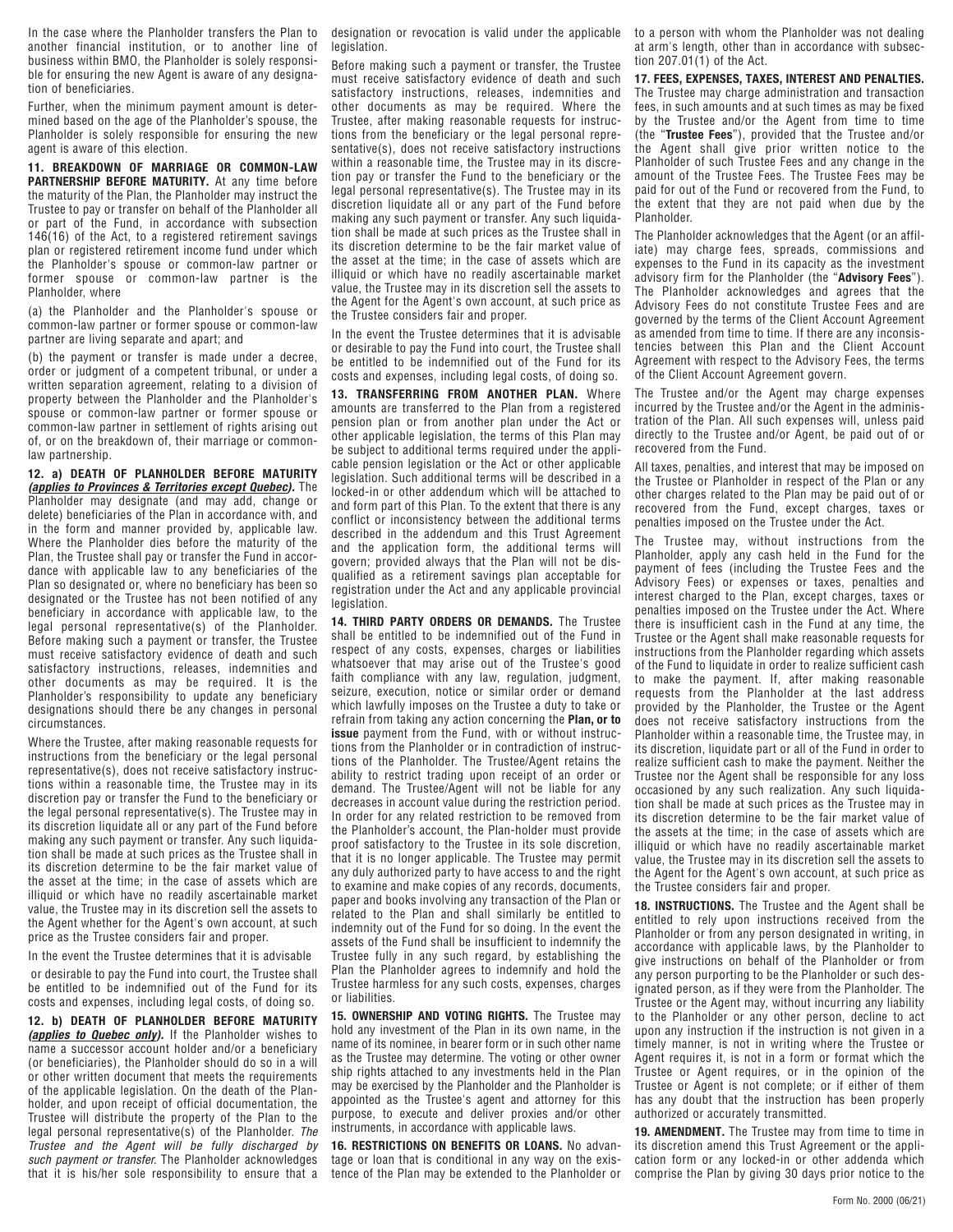Planholder; provided however that any amendment shall not disqualify the Plan as a retirement savings plan acceptable for registration under the Act and any applicable provincial legislation.

**20. REPLACEMENT OF TRUSTEE.** The Trustee may resign and be released and discharged from all further duties and liabilities under the Plan upon 60 days' prior written notice given to the Agent (or such shorter notice as the Agent may accept). BMO Investments Inc. may terminate the Trustee as trustee, and the Trustee will be released from all further duties and liabilities under the Plan, upon 60 days prior written notice given to the Trustee (or such shorter notice as the Trustee may accept). Upon the resignation or termination of the Trustee, the Agent shall appoint a successor trustee, provided that the successor trustee is acceptable under the Act. The Agent shall give the Planholder written notice of the successor trustee within 30 days of the appointment.

**21. DOCUMENTATION.** Notwithstanding anything to the contrary herein, the Trustee may require such satisfactory instructions, releases, indemnities, tax clearance certificates, death certificates and other documents as the Trustee in its discretion deems appropriate.

**22. LIMITATION OF LIABILITY AND INDEMNITY.** Except for charges, taxes or penalties for which the Trustee is liable and that cannot be charged against or deducted from the Fund in accordance with the Act, if the Trustee or the Agent is liable for:

- a) any tax, interest or penalty that may be imposed on the Trustee in respect of the Plan, or
- b) any other charges levied or imposed by any governmental authority on or related to the Plan as a result of the purchase, sale or retention of any investment including, without limitation thereof, nonqualified investments within the meaning of the Act,

the Trustee or Agent shall be reimbursed or may pay any of these taxes, interest, penalties or charges out of the Fund.

The Trustee and the Agent will not be liable (including for greater certainty under any common law or equitable principles) for any cost incurred in the performance of their duties as set out herein or in the performance of their duties under the Act.

Unless caused by the Trustee's or the Agent's bad faith, willful misconduct or negligence, the Trustee and the Agent will not be liable for any loss or damage suffered or incurred by the Plan, the Planholder or any beneficiary under the Plan, caused by or resulting from:

a) Any loss or diminution of the Fund;

dance herewith; or

- b) The purchase, sale or retention of any investment;
- c) Payments out of the Plan that are made in accor-
- d) Acting or declining to act on any instructions given to the Trustee or Agent by the Planholder or an individual purporting to be the Planholder.

For greater certainty, in no event shall either the Trustee or its Agent have any liability to the Planholder (or to the spouse or common-law partner of the Planholder, or any beneficiary or legal personal representative of the Planholder) for any special, indirect, reliance, incidental, punitive, consequential, economic or commercial loss or damage of any kind whatsoever (whether foreseeable or not), suffered or incurred by the Planholder or any beneficiary under the arrangement (including without limitation, loss of profits or revenue, failure to realize expected savings or other economic losses and costs), howsoever arising, resulting or caused.

Except as otherwise prohibited by law, the Planholder, his/her legal personal representatives and each beneficiary of this Plan will at all times indemnify and save harmless the Trustee and its Agent in respect of any taxes, interest and penalties which may be imposed on the Trustee in respect of the Plan or any losses incurred by the Plan as a result of the acquisition, retention or transfer of any investment or as a result of payments or distributions out of the Plan made in accordance with these terms and conditions or as a result of the Trustee

or its Agent acting or declining to act upon any instructions given to it by the Planholder and any costs or expenses of the Trustee and the Agent related thereto (including legal fees).

Except as otherwise prohibited by law, in the event the Planholder breaches this Trust Agreement, the Planholder, his/her legal personal representatives and each beneficiary of this Plan will indemnify and save harmless the Trustee and its Agent in respect of any loss, damage, or other expense (including legal fees) incurred by the Trustee or the Agent related to such breach.

In all cases where the Trustee or the Agent are entitled to be indemnified in accordance with the Tax Act, they shall be entitled to cause such indemnity to be paid from the Fund. If the Fund is insufficient to indemnify the Trustee and the Agent fully, the Planholder agrees to indemnify and hold the Trustee and the Agent harmless for any such costs, expenses, charges or liabilities.

**23. FOREIGN PENSION TRANSFERS.** The acceptance of any foreign pension transfer is at the sole discretion of the Trustee. Where the Planholder transfers a foreign pension to an account with the Trustee/Agent, the Planholder is solely responsible for ensuring the transfer qualifies and adheres to any applicable legislation, including the Income Tax Act (Canada). Any amounts transferred may, in accordance with the applicable foreign legislation, be locked-in for a prescribed period of time.

The Planholder acknowledges that he/she is solely responsible for any foreign and domestic tax consequences in relation to the transferred amounts. The Planholder is responsible for determining eligibility for these transfers and for consulting with their pension manager and a qualified international tax advisor.

In the case of a UK pension transfer, if the Planholder has a 'relevant transfer fund' (as defined by HM Revenue & Customs), the Planholder will not be allowed to transfer in said relevant transfer fund until their 55th birthday.

**24. NOTICE.** Any notice given by the Trustee to the Planholder regarding the Plan (including this Trust Agreement) shall be sufficiently given if it is delivered to the Planholder personally, or if it is mailed, postage prepaid, to the Planholder at the address set out in the attached application or the last address provided by the Planholder. If mailed, any such notice shall be deemed to have been delivered by the tenth business day following the day of mailing.

**25. BINDING.** The terms of this Trust Agreement shall be binding upon the beneficiaries, heirs, executors, administrators and assigns of the Planholder and upon the respective successors and assigns of the Trustee and the Agent.

26. GOVERNING LAW. This Trust Agreement shall be governed by and interpreted in accordance with the laws of the jurisdiction in Canada in which the branch of BMO Investments Inc. (or an affiliate) is located where the account is maintained. If any provision of legislation referred to in this Agreement is renumbered due to a change in law, then that reference is to be considered to be to the provision as renumbered.